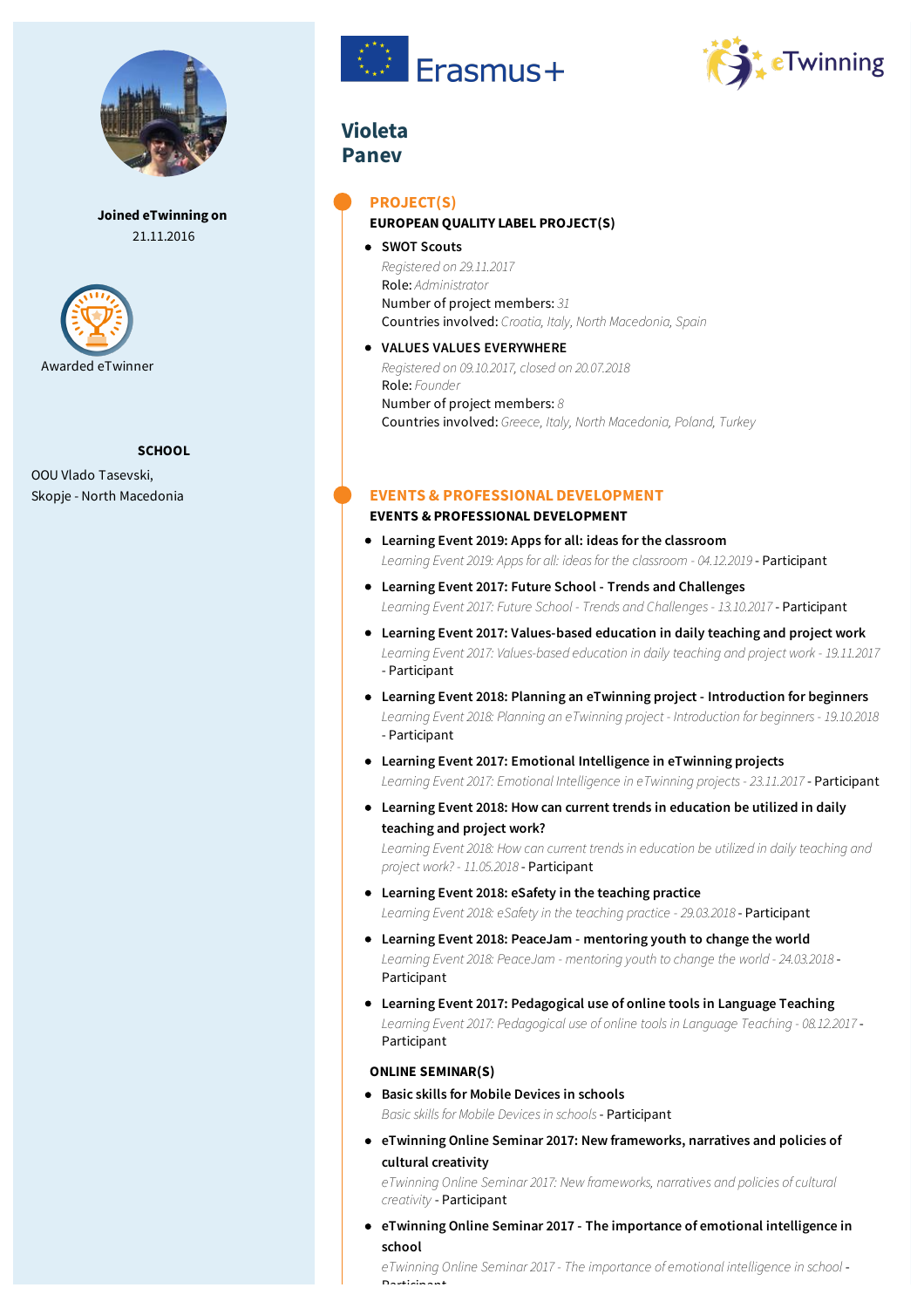#### Participant

**eTwinning Online Seminar 2018 - Europeana: how to inspire learners with digital culture**

*eTwinning Online Seminar 2018 - Europeana: how to inspire learners with digital culture* - Participant

- **The World Is Not Flat: Building a Multidimensional Learning Environment** *The World Is Not Flat: Building a Multidimensional Learning Environment* - Participant
- **Working with gender inclusion in teacher education and in the classroom** *Working with gender inclusion in teacher education and in the classroom* - Participant
- **How do I say it? The Art of Giving Feedback (Part 2)** *How do I say it? The Art of Giving Feedback (Part 2)* - Participant

#### **OTHER**

**eTwinning Weeks - Online Conference** *eTwinning Weeks- Online Conference* - Participant Brussels - Belgium

### **FEATURED GROUPS**